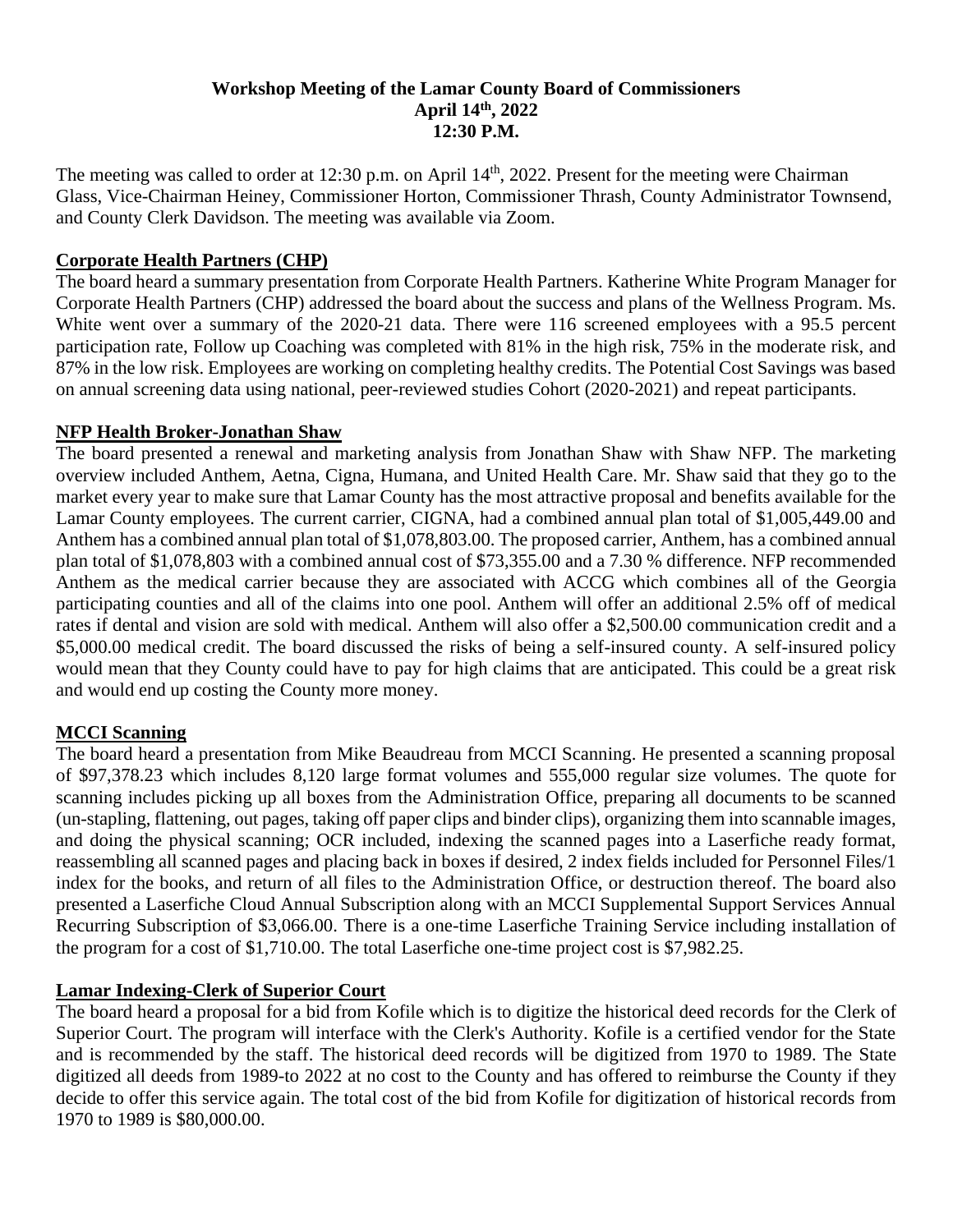### **Animal Shelter Discussion**

The board reviewed the animal shelter drawing presented by County Administrator Townsend. He stated that he is collaborating with the Regional Agent for State Agricultural Department so that the type of building that they purchase meets all of the state requirements. The board discussed various locations for the animal shelter including the site next to the bus barn, which the board previously approved, the site next to the Fire Station, which has known septic issues, a site next to Enercon located on Industrial Road, and a section of vacant land next to the Public Works Facility.

# **Development Regulation Update**

The board heard from Community Planning and Development Director Buice regarding updates on the Development Regulation. The update includes changes to the map and the circles/bubbles within the cities. Community Planning and Development Director Buice explained that initially, the circle around the City of Milner and the City of Barnesville were set to a 2-mile radius around the center of each city. The proposed circle around the City of Barnesville is set to a 2.5-mile radius and the farthest circle is set to a 3-mile radius. They also added in all of the State routes which are .5 miles on either side. There was discussion about the response time from the Sheriff, and Fire and EMS within the circles. There was discussion from the board regarding protecting the rural areas in the County. Currently, the code allows for 1-acre lots which follows the water lines. The proposed change has the circles around the City of Milner and the City of Barnesville as the most restrictive. The middle ground is to choose the radius around the cities allowing a 1-acre subdivision along the major highways. Another change would be to have clustered subdivisions with a spread of pockets of growth instead of subdivisions on top of each other which would cause traffic concerns. The board discussed having conservation subdivisions with 2, 3, or 5 acres with low density and low maintenance. The board agreed to add First Reader Update-Ordinance 2022-01 Development Regulation to the Regular Business meeting agenda.

# **Ethridge Mill Rezoning and Barnesville Avenue Lot Split**

The board heard the details of two Public Hearings. Community Planning and Development Director Buice stated that the Planning and Zoning Board recommended approval of both. Commissioner Thrash stated that she had concerns with the Barnesville Avenue property because of the issues with the drainage system. Commissioner Thrash requested to meet with Community Planning and Development Director Buice and Public Works Director Rigdon before the Regular Business meeting.

- i. Rezoning from Agricultural to Residential 2: Minor Subdivision 6 lots, Tax Map 006 Parcel 023 Ethridge Mill-David and Gail Addison
- ii. Application for the Division of Lot in Platted Minor Subdivision Tract 035 085 on Barnesville Avenue-Kevin Edmondson

# **Towaliga Circuit Budget**

The board discussed approving the Towaliga Circuit budget at the May Regular Business meeting. The Public Defender has requested an increase in his supplement from \$15,000.00 to \$21,000.00. Commissioner Thrash stated that with the Governor's \$5,000.00 raise for the DA and the Judges, other Departments believe that they too should get a \$5,000.00 increase.

### **Public Comment**

The board heard comments from Tye Hannah, from Norcross Georgia. He and his business partners are the owners of the land and lots in Abbot Woods Subdivision. Mr. Hannah stated that they were granted a request to rezone the property from Agricultural to Residential for a subdivision. They were granted an Ordinance on Phase II of Phase III of their subdivisions to have 1-acre lots. Mr. Hannah states that the subdivision sits in the 3-mile circle on the City of Barnesville map that is being proposed in the Development Regulations but it does not sit in the 2 or 2.5-mile circle where there subdivision is located. It does sit within a half mile of US Highway 341. Mr. Hannah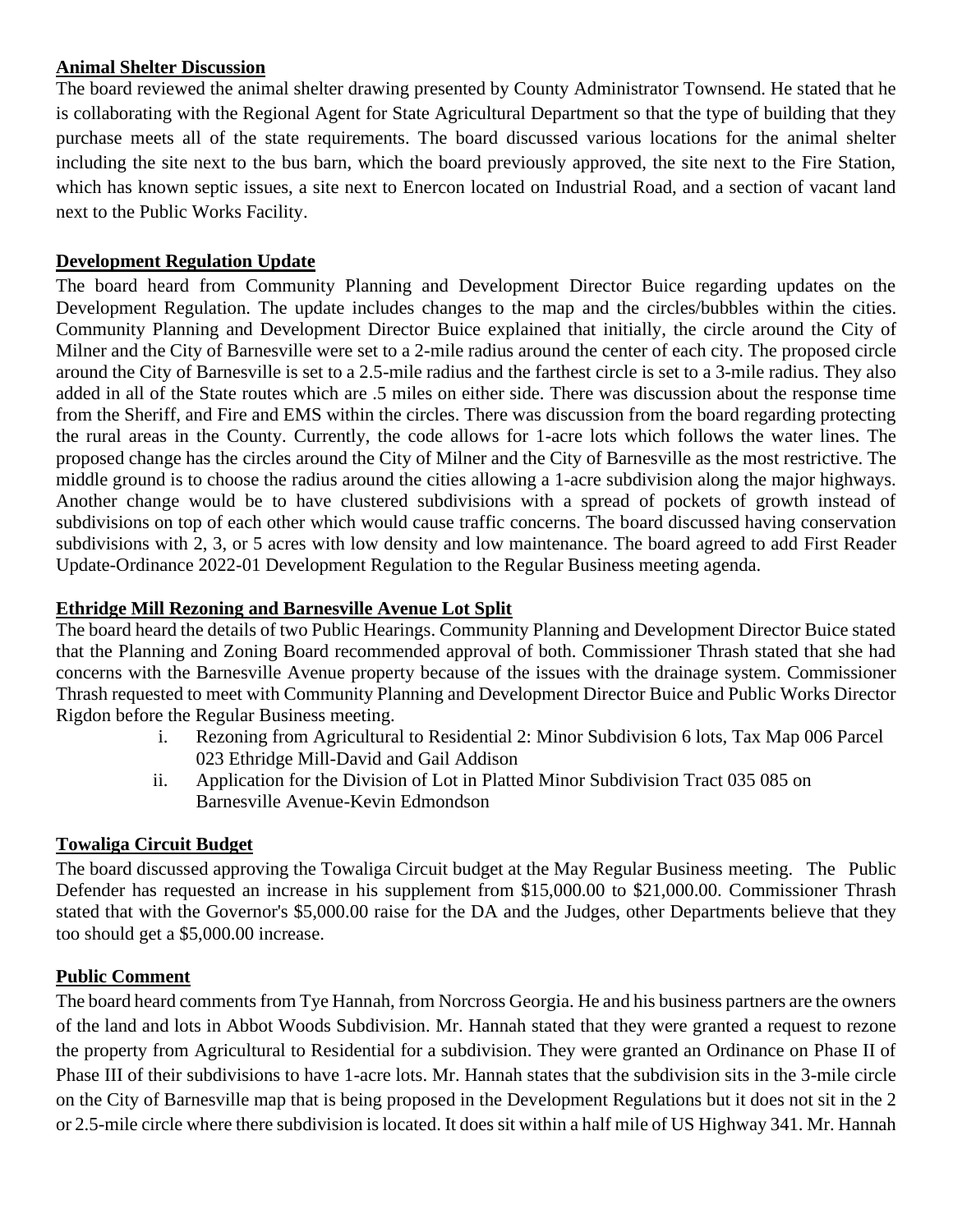stated that engineering work has already been done for Phase II. Mr. Hannah is requesting that the circle be around the 3-mile radius or he is requesting a grandfathered clause for the subdivision to be within the 3-mile radius.

# **2017 Special Local Option Sales Tax (SPLOST)**

The board heard a report from County Administrator Townsend regarding the 2017 Special Local Option Sales Tax (SPLOST). At the end of the month, the goal of \$9,366,409.00 will be met therefore they will begin dividing the extra disbursements between the cities because there will be excess funds from April till October of 2023 when the current SPLOST ends. The proposed budget amendment for the 2017 SPLOST is as follows:

| Public Works:     | \$191,137.94 Tractor with side mower                         |
|-------------------|--------------------------------------------------------------|
|                   | \$32,666.00 WVTMA Matrix Message Board                       |
|                   | \$750.00 Freight                                             |
|                   | \$500,000.00 Road Paving                                     |
| Fire Department:  | \$504,374.00 New Fire Engine                                 |
| Sheriff's Office: | \$275,000.00 Cars or Detention Center Repairs                |
| General Fund      | \$759,320.69 Transferred into General Fund for Debt Services |

#### **Gym Discussion**

The board heard that County Administrator received 2 bids for a new gym and they both were over \$3,000,000.00 million. He met with a group and discussed remodeling the BA gym which would include a new roof, new flooring, new basketball goals, and new heat and cooling system. County Administrator Townsend is working on quotes from several local vendors and is projected to cost around \$500,000.00.

#### **Indigent Burial Policy**

The board reviewed an Indigent Burial Policy where The Indigent Burials Assistance Program's purpose is to assist an individual that passes away in Lamar County so that Assistance will be provided to applicants who meet the program criteria. All burial and /or cremation allocated costs are limited to \$500.00. Once the funeral home has agreed to take the amount allocated for burial and/or cremation, the family does not owe any more money.

### **Recess of Workshop Meeting**

The board recessed the Workshop meeting for 15 minutes. The board resumed the Workshop meeting at approximately 3:18 p.m.

### **Blue Bear Restoration**

The board heard a report from Scott Leverette with Blue Bear Restoration concerning the BA gym. The quote for the entire Service Center building roof is a cost of \$93,050.00 with a 10-year warranty. This includes the following:

Pressure wash roof/Rust Inhibitor/ Flash all seams and screws/Bottom Coat/Topcoat

- Gym and Bathroom Areas \$40,750.00
- Front of Gym \$15,000.00
- LCEM \$10,800.00

▪ Old Health Dept/Voting storage \$16,000.00

The option for the roof includes the following:

| 5.5" Open Cell Foam     | \$29,163.00 |
|-------------------------|-------------|
| 3.3" Closed Cell Foam   | \$48,607.00 |
| The option for the Wall |             |
| 3.5" Open Cell Foam     | \$17,363.00 |
| 2" Closed Cell Foam     | \$29,895.00 |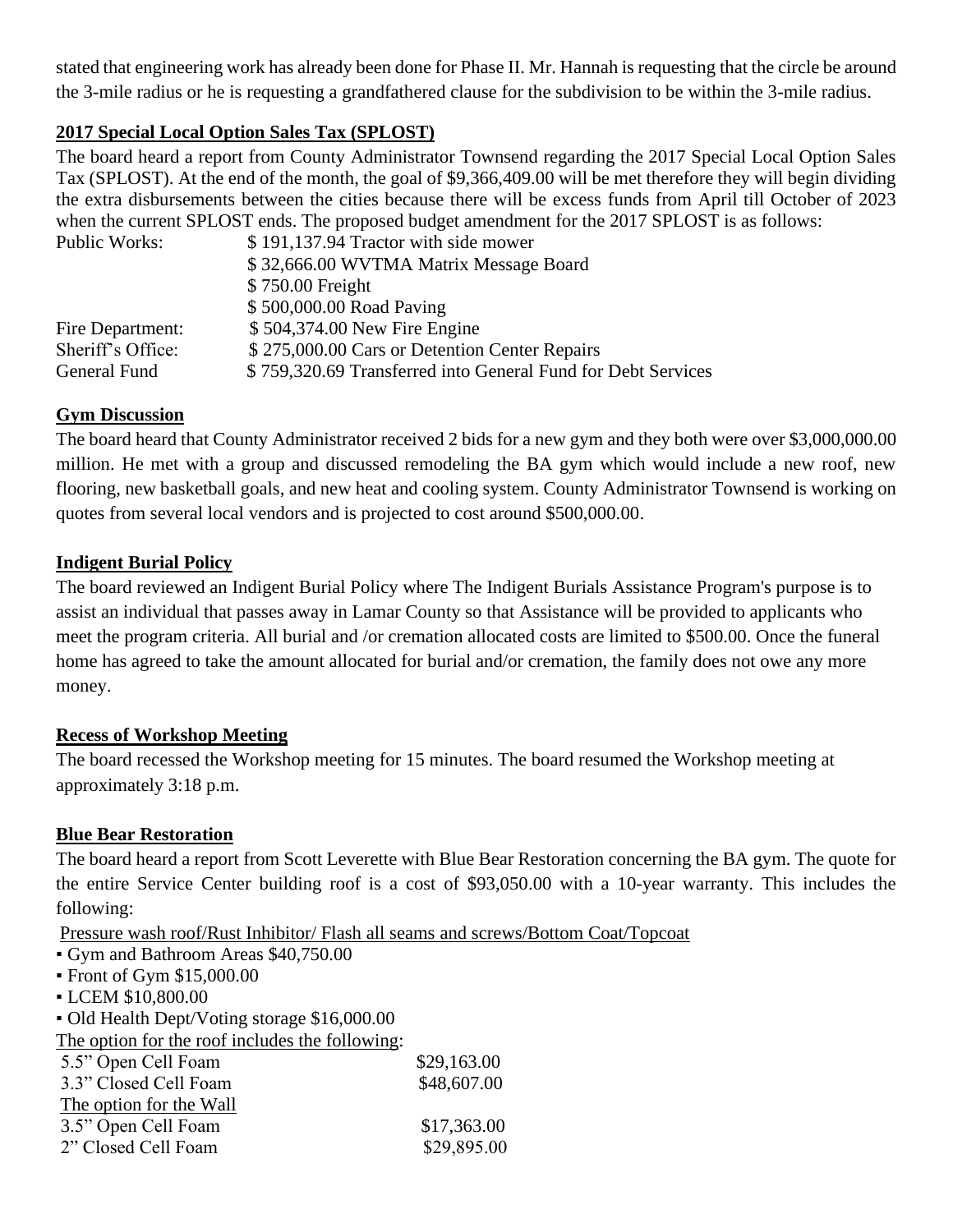| Remove Exist. Insulation & Haul Off | \$8,125.00  |
|-------------------------------------|-------------|
| Paint foam with Thermal Fire Paint  | \$25,562.00 |

#### **Legislative Updates**

Commissioner Thrash reported with there was nothing new with the Legislative Updates except that they were successful with keeping the truck weights down.

#### **Regular Business Meeting Discussion**

- 1. Call to Order
- 2. Pledge of Allegiance
- 3. Invocation
- 4. Approval of Agenda
- 5. Minutes Approval
	- i. Workshop Meeting-March  $10^{th}$ ,  $2022$
	- ii. Public Hearing-March  $15<sup>th</sup>$ , 2022
	- iii. Regular Business Meeting-March  $15<sup>th</sup>$ , 2022
	- iv. Joint Workshop Meeting-March  $28<sup>th</sup>$ , 2022
- 6. Proclamations:
	- a.) Nurse's Week
- 7. Board Appointment-Senior Center
	- 1. Jean Buchannan
	- 2. Kellie Mercer
	- 3. Sherry Farr
	- 4. Dorothy Carter-Replacing Kelly Hughes
	- 5. Fanny Hosley-Replacing Dorothy Banks
- 8. NFP Health Broker
- 9. Corporate Health Partners
- 10. MCCI -Scanning
- 11. Lamar Indexing-Clerk of Superior Court
- 12. Indigent Burial Policy
- 13. First Reader Update-Ordinance 2022-01 Development Regulation

Commissioner Heiney explained that the reason that they are updating the Development Regulations is to slow down the growth of Lamar County. They have to consider the Law Enforcement, Fire Departments, and the Roads because they cannot manage the influx of growth. They need to consider how many houses will be allowed in a major subdivision including a conservation type subdivision. Commissioner Heiney suggested a 3-acre subdivision requirement. Chairman Glass said that if they do not allow more than 5 acres it does not make sense to have a conservation subdivision and if they go to 3 acres it makes the response time for Law Enforcement and Fire and EMS easier. Commissioner Heiney suggested that commercial establishments be along the major highways and not residential homes which creates a balance between commercial and residential. Commissioner Thrash said that this is why you have a Land Use Plan and there were a lot of citizens who worked hard on it. She said that you cannot stop growth in the County but they can control how it comes into the County. Chairman Glass suggested that the Land Use Plan be based on the circles and put restrictions on entrances onto the highways with multiple entrances into subdivisions rather than a string of houses facing the highways. They should also have a natural buffer that is 750 ft. or further so that the subdivision sits back from the highway. Commissioner Heiney suggested that they have a schematic design for commercial establishments. He said that this is a Buggy Town and suggested that they require a certain look around this.

> 14. Ordinance 2022-04 Rezoning from Agricultural to Residential 2: Tax Map 006 Parcel 023 Ethridge Mill-David and Gail Addison